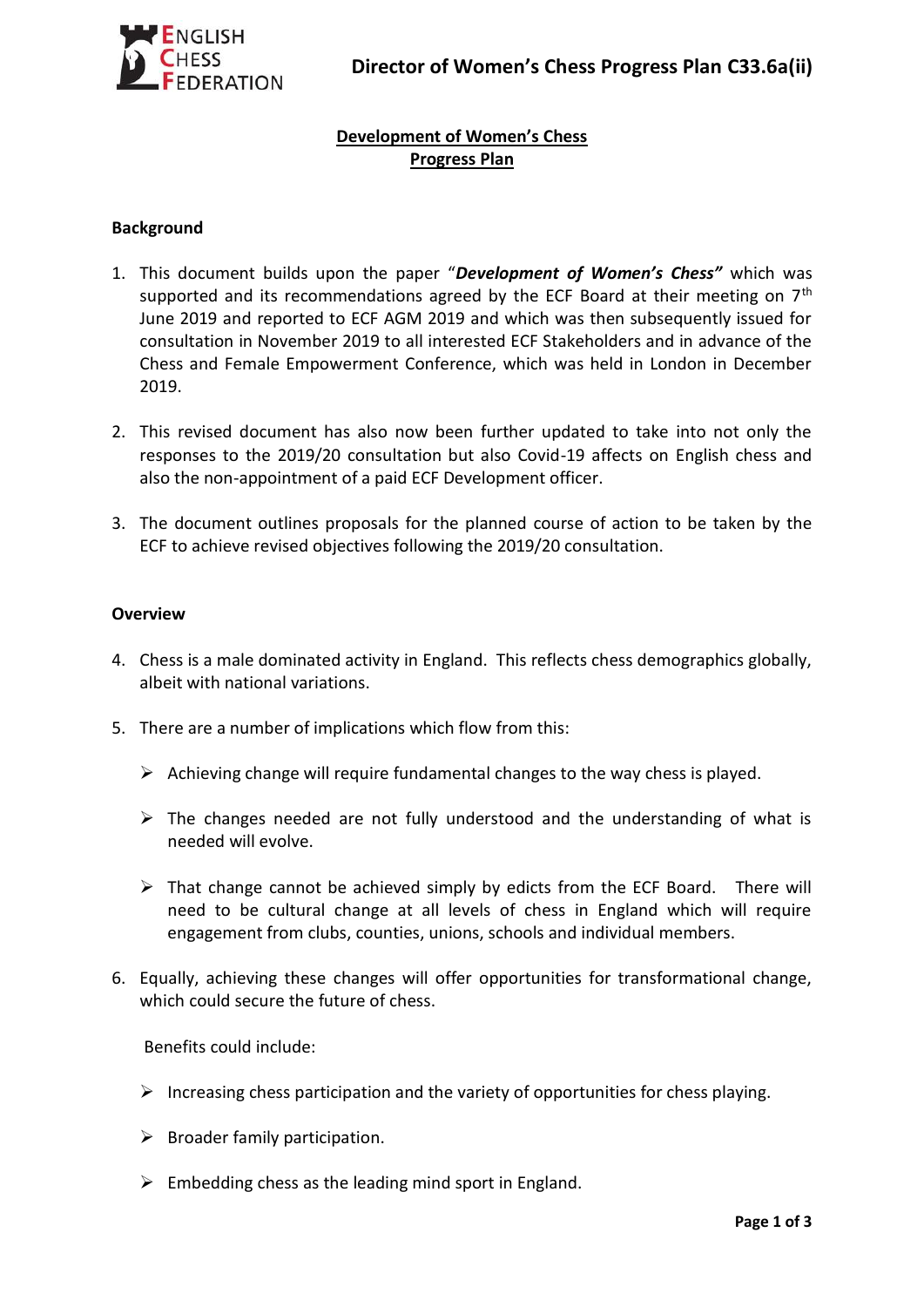

- $\triangleright$  Encouraging and facilitating chess as a social and competitive activity.
- $\triangleright$  Encouraging juniors to continue playing chess as the move into adulthood.

## **Objectives and Proposals**

7. Consistently with this, the Board has developed a series of initial aspirational objectives. This paper sets these out with initial proposals for plans to achieve them.

## *30% female representation on the Board within 3 years.*

- 8. Julian Clissold as Chair of the Board is leading an initiative to increase the level of female Board representation.
- 9. It is expected that this will include a number of actions:
	- $\triangleright$  Reconsidering the nature of the roles within the Board and the availability of female candidates.
	- $\triangleright$  In particular, encouraging one or more non-executives with broader skills than represented on the Board today, without a requirement for specific chess knowledge or background.
	- $\triangleright$  Consulting with external experts on recruiting directors of voluntary organisations on the approach to broadening the diversity of candidates for Board positions.
	- $\triangleright$  Developing a systematic plan for identifying those Board positions, which are likely to become vacant in order to target suitable recruitment for consideration by Council at an early stage.

# *Increase female membership of the ECF (including ECF Supporters) to 15% within three years.*

- 10. This aspires to an increase in female members and supporters of a minimum of 1,000 people of all ages to include competitive chess players, online chess players and social chess players. It is likely that this increase would be mostly achieved by an increase in junior players as currently over 80% of female ECF Members are aged under 21 and the total female membership of the ECF is only currently 7.5%. That said, retaining a higher proportion of junior girls as adult members is critical to achieve a stable growing female member/supporter base in the longer term.
- 11. A number of measures will be needed:
	- $\triangleright$  Active co-operation between the Director of Women's Chess other Board members and active engagement with other key members of the English chess community.